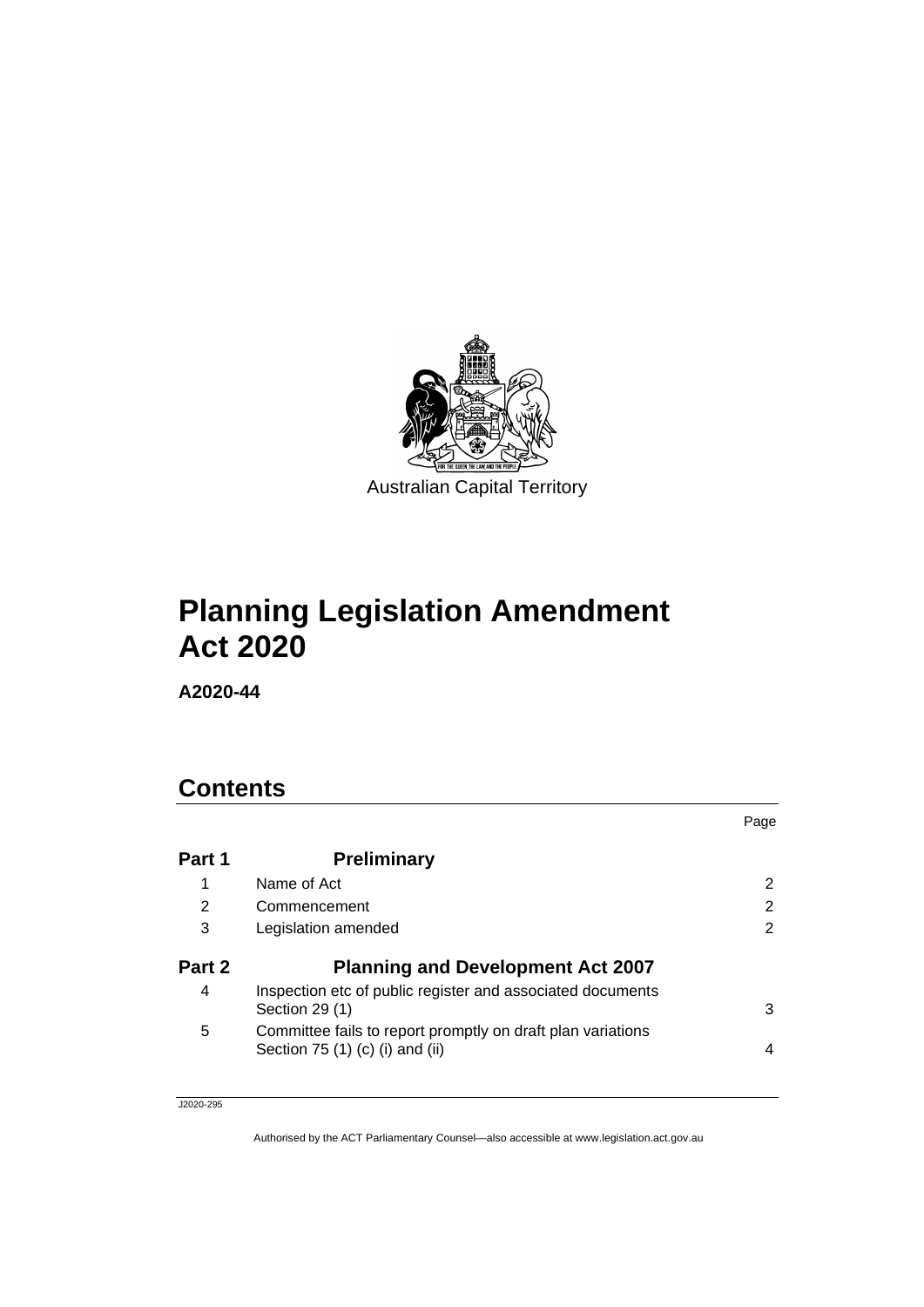| Contents |
|----------|
|----------|

| 6              | Design review panel may provide design advice<br>Section 138AM (1) (b)                            | 4              |
|----------------|---------------------------------------------------------------------------------------------------|----------------|
| $\overline{7}$ | Form of development applications<br>New section 139 (2) (t)                                       | 5              |
| 8              | Section 139 (8), new definition of expected greenhouse gas emissions<br>statement                 | 5              |
| 9              | New sections 141A and 141B                                                                        | 5              |
| 10             | Section 142                                                                                       | $\overline{7}$ |
| 11             | Development proposals requiring EIS—areas and processes<br>Schedule 4, part 4.3, new item 9       | $\overline{7}$ |
| 12             | Dictionary, new definition of greenhouse gas emissions                                            | 8              |
| Part 3         | <b>Planning and Development Regulation 2008</b>                                                   |                |
| 13             | Prescribed development proposal for community consultation-Act,<br>s 138AE<br>Section 20A (2) (b) | 9              |
| 14             | Section 20B                                                                                       | 9              |
| 15             | Public notification period—Act, s 157, def <i>public notification period</i> ,<br>par (a)         |                |
|                | New section 28 (2)                                                                                | 10             |
| Part 4         | <b>Residential Tenancies Act 1997</b>                                                             |                |

| 16 |  | Section 11A (7), definition of existing energy efficiency rating |  |
|----|--|------------------------------------------------------------------|--|
|----|--|------------------------------------------------------------------|--|

contents 2 Planning Legislation Amendment Act 2020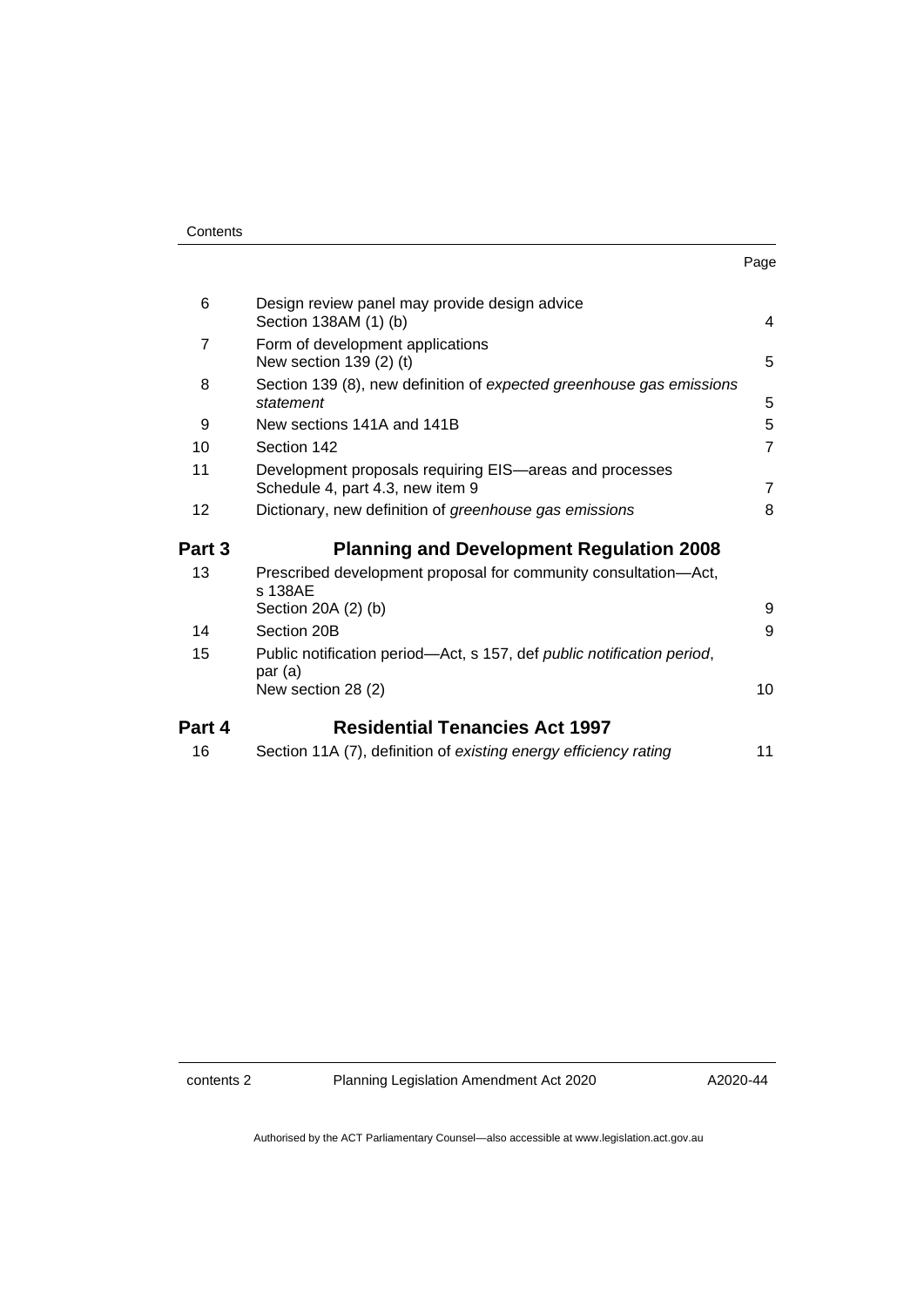

# **Planning Legislation Amendment Act 2020**

**A2020-44**

ֺֺׅ֚֡֡֬

An Act to amend legislation about planning, and for other purposes

The Legislative Assembly for the Australian Capital Territory enacts as follows:

J2020-295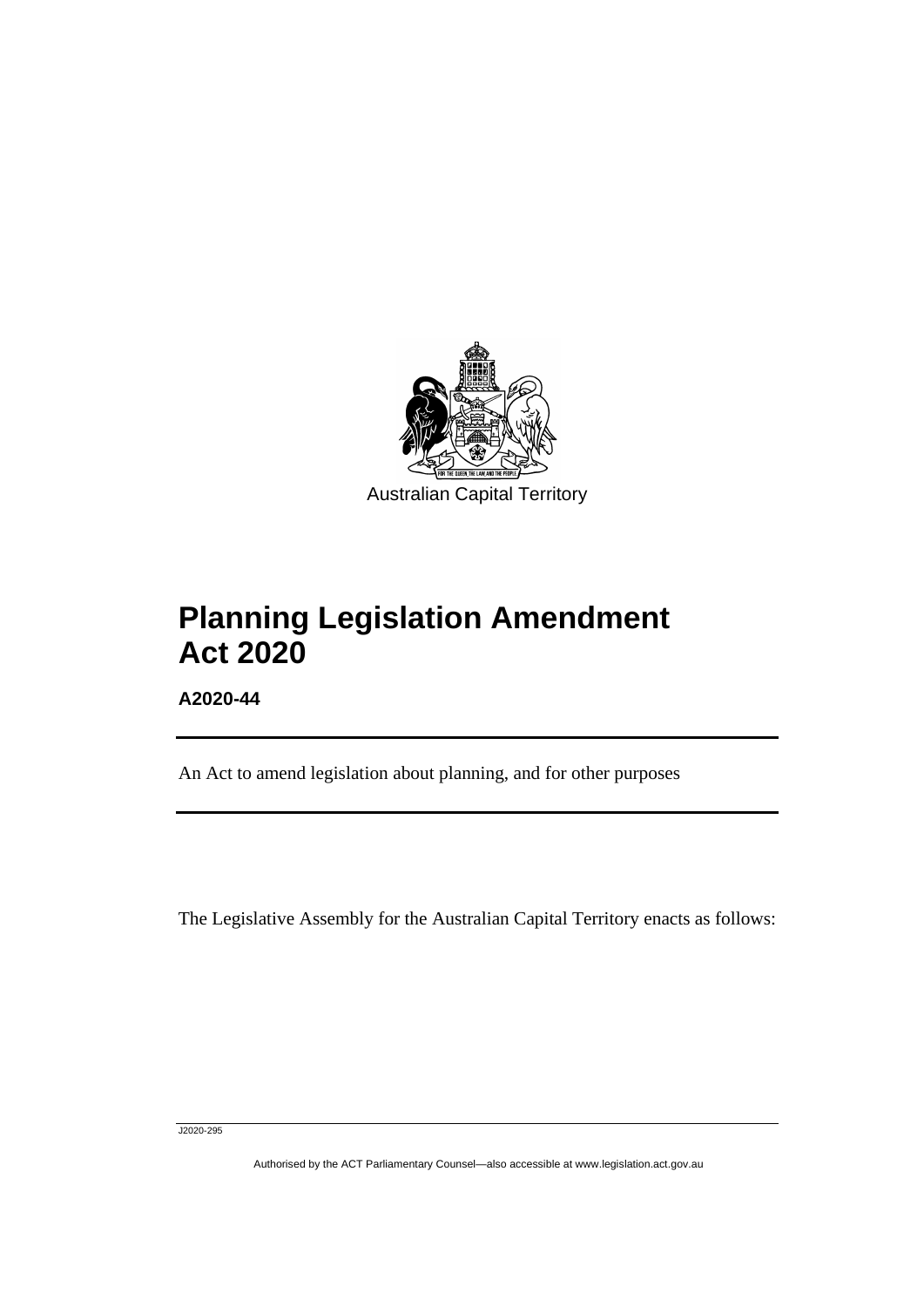#### **Part 1** Preliminary

Section 1

## <span id="page-3-0"></span>**Part 1 Preliminary**

#### <span id="page-3-1"></span>**1 Name of Act**

This Act is the *Planning Legislation Amendment Act 2020*.

#### <span id="page-3-2"></span>**2 Commencement**

- (1) This Act (other than the following provisions) commences on the day after its notification day:
	- section 4
	- sections 7 and 8
	- section 11
	- $\bullet$  part 4.
	- *Note* The naming and commencement provisions automatically commence on the notification day (see [Legislation Act,](http://www.legislation.act.gov.au/a/2001-14) s 75 (1)).
- (2) Section 4 commences 2 years after this Act's notification day.
- (3) Sections 7, 8 and 11 commence on 1 July 2021.
- (4) Part 4 commences 6 months after this Act's notification day.
- <span id="page-3-3"></span>**3 Legislation amended**

This Act amends the following legislation:

- *[Planning and Development Act 2007](http://www.legislation.act.gov.au/a/2007-24)*
- *[Planning and Development Regulation 2008](http://www.legislation.act.gov.au/sl/2008-2)*
- *[Residential Tenancies Act 1997](http://www.legislation.act.gov.au/a/1997-84)*.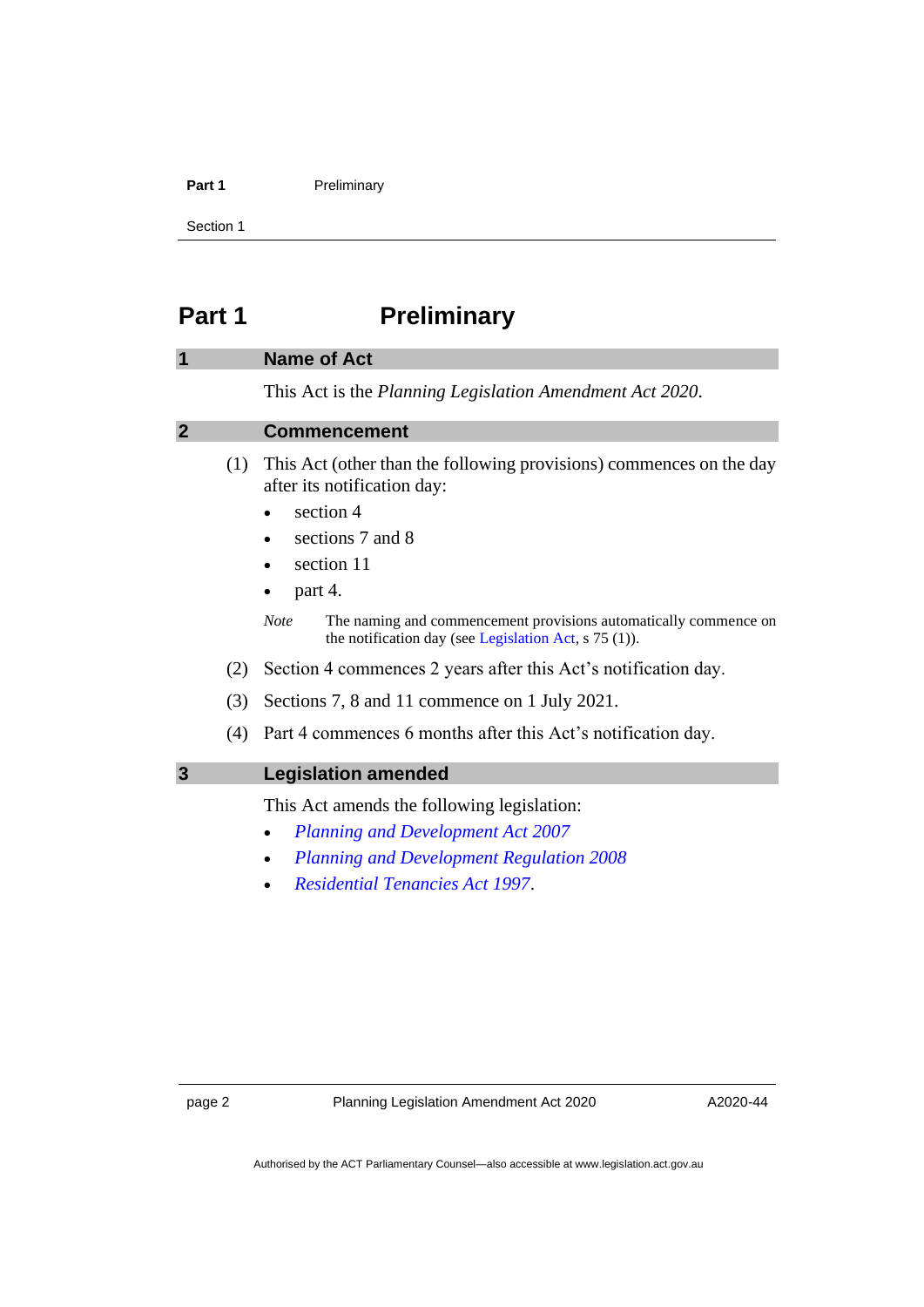## <span id="page-4-0"></span>**Part 2 Planning and Development Act 2007**

#### <span id="page-4-1"></span>**4 Inspection etc of public register and associated documents Section 29 (1)**

*substitute*

- (1) The planning and land authority must ensure that—
	- (a) during business hours, the public register and associated documents are available for public inspection; and
	- (b) the following are available on the authority website:
		- (i) the public register information mentioned in section 28 (1) (a), (b) and (c)—indefinitely;
		- (ii) the associated documents for a development application mentioned in section 30 (1) (a), (b), (c), (d), (f), (g) and (r) (i)—for the period of 5 years from the day the development application is publicly notified under division 7.3.4;
		- (iii) the associated documents for a development application mentioned in section 30 (1) (o), (q) and (r) (ii)—for the period of 5 years from the day the notice of decision on the development application is given under division 7.3.8.

A2020-44

page 3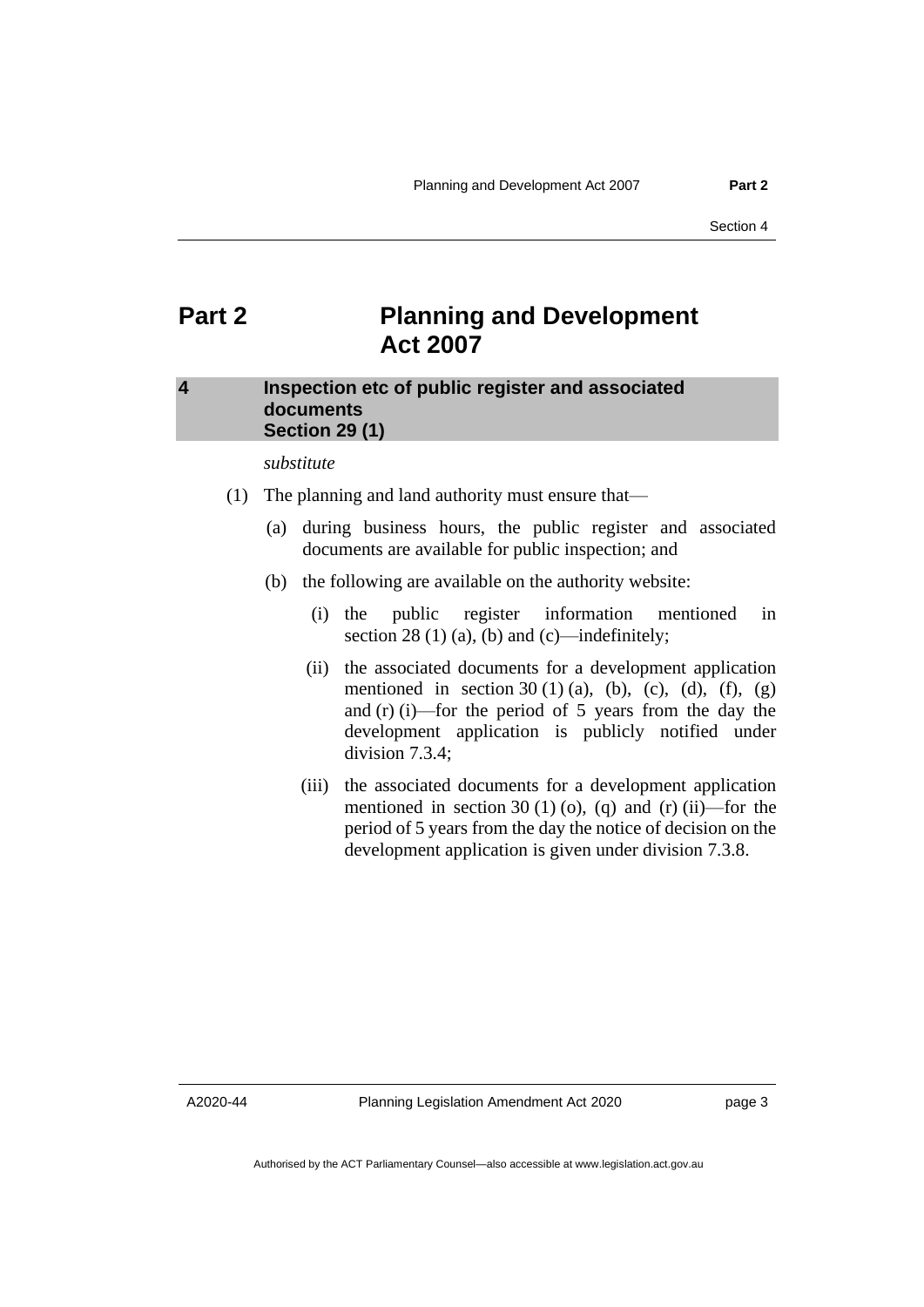#### <span id="page-5-0"></span>**5 Committee fails to report promptly on draft plan variations Section 75 (1) (c) (i) and (ii)**

*substitute*

- (i) if the Minister's referral is made within the period of 4 months before a general election of members of the Legislative Assembly—
	- (A) if the Minister stated a period under section 73  $(4)$  that period of time commencing on the first sitting day of the Assembly after the general election; or
	- (B) in any other case—6 months after the first sitting day of the Assembly after the general election; or
- (ii) in any other case—
	- (A) if a period was stated by the Minister under section 73 (4)—that period; or
	- (B) in any other case—6 months after the day the variation is referred to the committee.

#### <span id="page-5-1"></span>**6 Design review panel may provide design advice Section 138AM (1) (b)**

*substitute*

- (b) the planning and land authority gives the design review panel an opportunity to provide further design advice about a development proposal under—
	- (i) section 141A (Further information—entities and design review panel); or
	- (ii) section 145A (Amended development application previous consultation with design review panel).

page 4 Planning Legislation Amendment Act 2020

A2020-44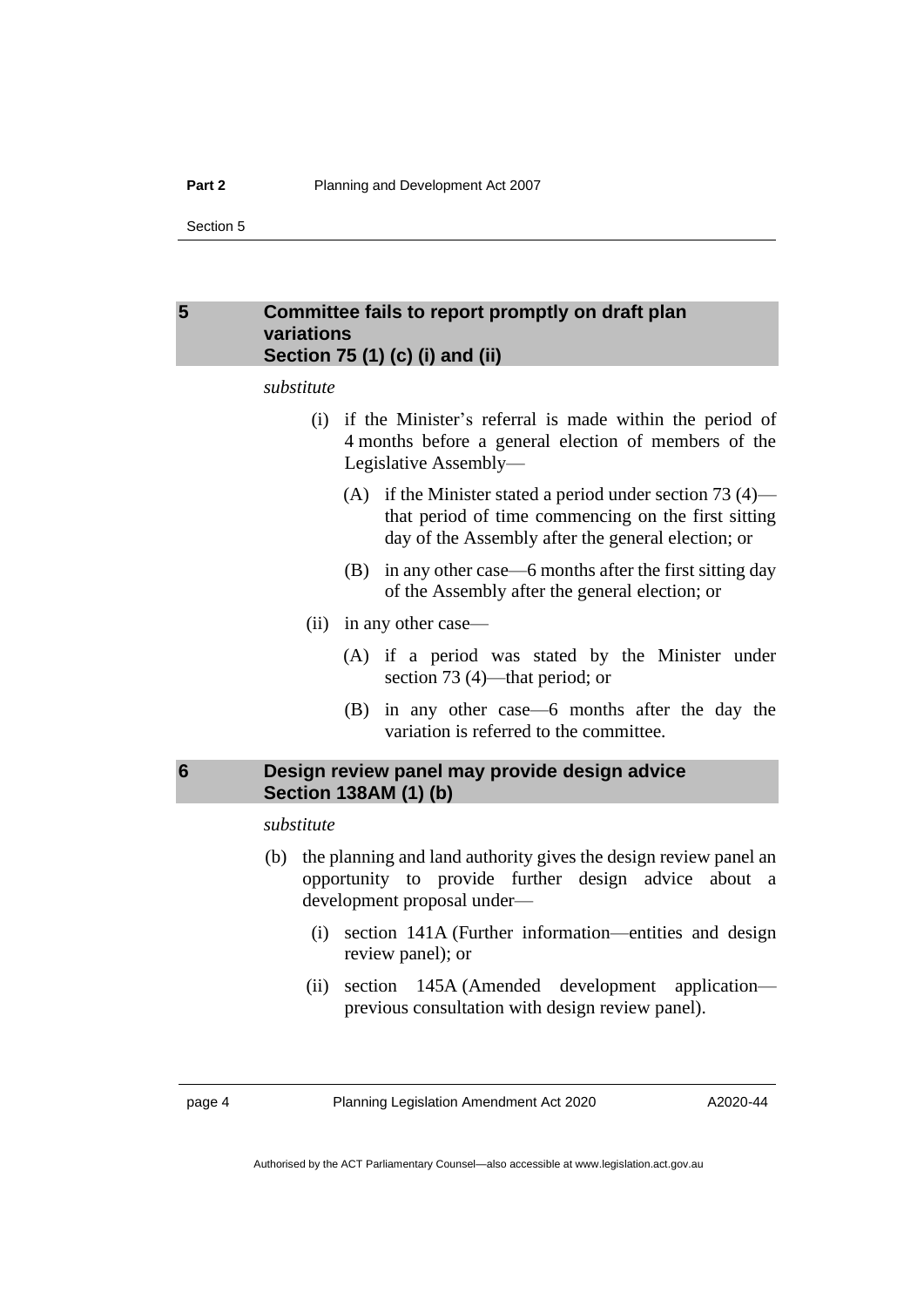#### <span id="page-6-0"></span>**7 Form of development applications New section 139 (2) (t)**

*before the notes, insert*

(t) if the annual amount of the expected greenhouse gas emissions from operating the development is more than the amount prescribed by regulation—an expected greenhouse gas emissions statement for the development.

#### <span id="page-6-1"></span>**8 Section 139 (8), new definition of** *expected greenhouse gas emissions statement*

#### *insert*

*expected greenhouse gas emissions statement*, for a development, means written information stating the annual amount of expected greenhouse gas emissions from operating the development.

```
9 New sections 141A and 141B
```
*insert*

#### **141A Further information—entities and design review panel**

- (1) This section applies if—
	- (a) the planning and land authority receives further information in relation to a development application under section 141; and
	- (b) before the planning and land authority receives the further information—
		- (i) the development application was referred to an entity under—
			- (A) section 127A (Impact track—referral of matter protected by the Commonwealth to Commonwealth); or

A2020-44

Planning Legislation Amendment Act 2020

page 5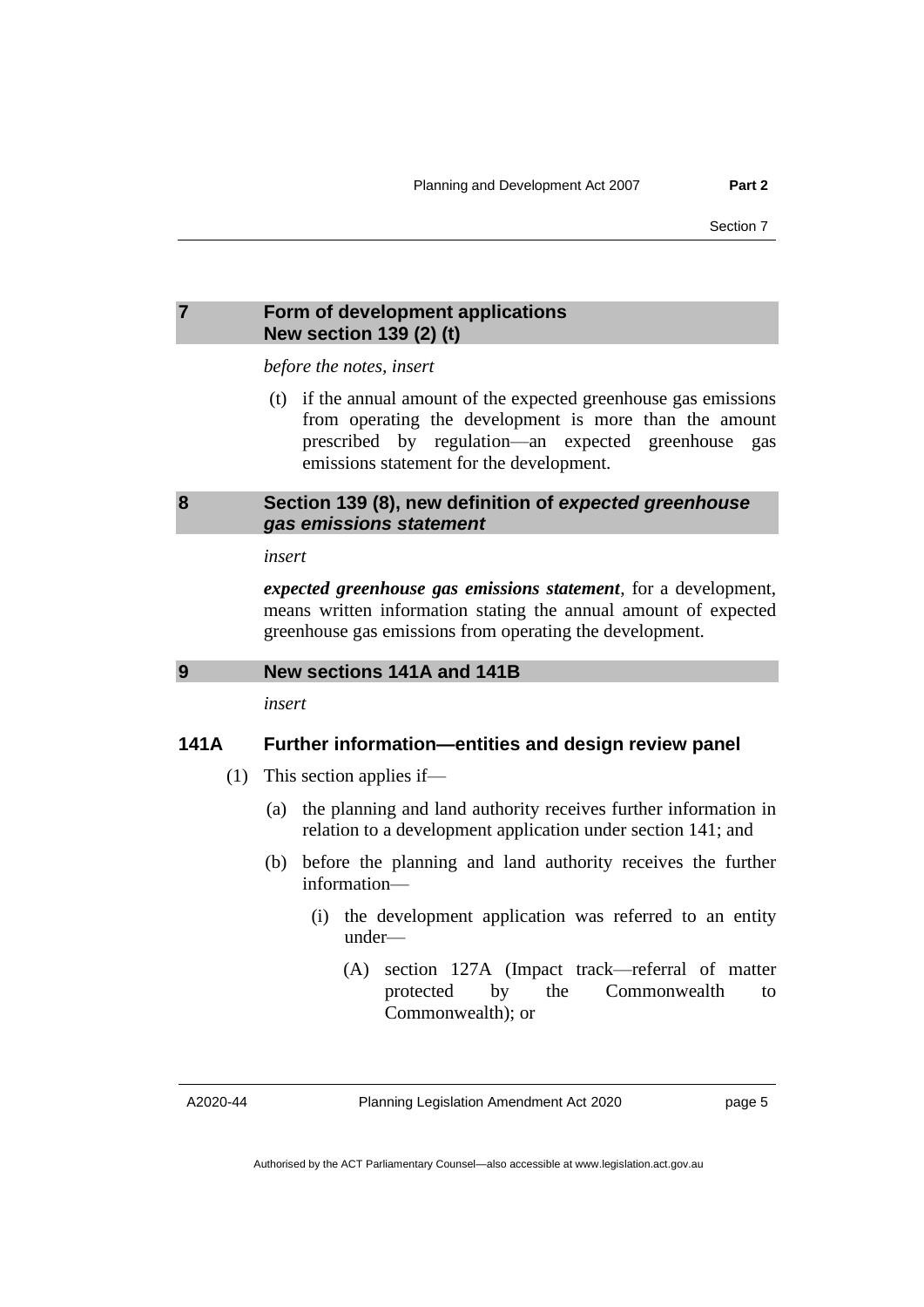- (B) section 147A (Development applications involving protected matter to be referred to conservator); or
- (C) section 148 (Some development applications to be referred); or
- (ii) the design review panel provided design advice about the development proposal under section 138AM.
- (2) The planning and land authority may—
	- (a) if subsection (1) (b) (i) applies—refer the development application to the entity again, including the further information; or
	- (b) if subsection (1) (b) (ii) applies—give the design review panel an opportunity to provide further design advice about the development proposal.

#### **141B Further information—public notification**

- (1) This section applies if—
	- (a) a development application is publicly notified; and
	- (b) the public notification period for the development application has passed; and
	- (c) the planning and land authority receives further information in relation to the development application under section 141.
- (2) The planning and land authority may publicly notify the development application again, including the further information, under division 7.3.4 (Public notification of development applications and representations).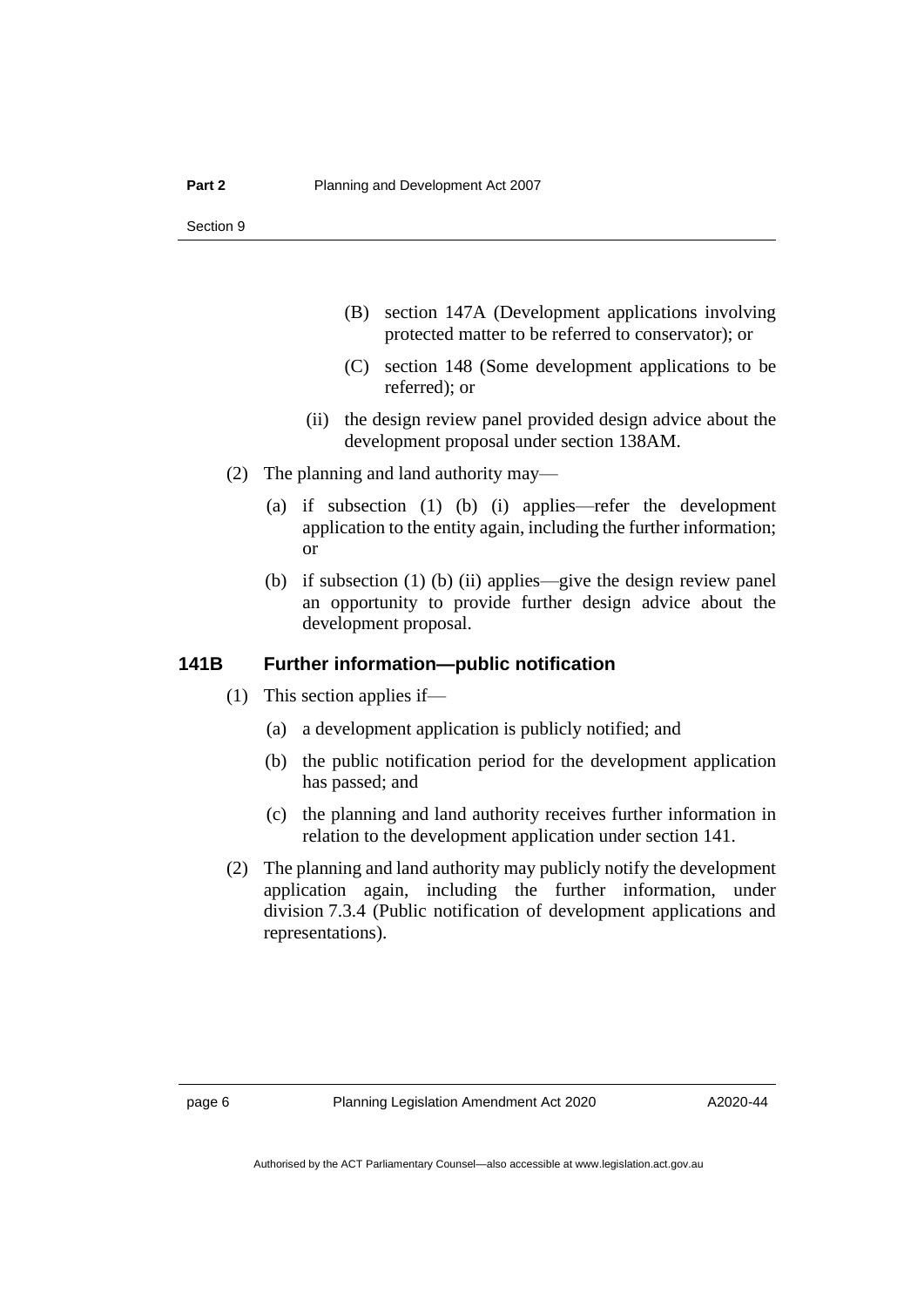*substitute*

#### <span id="page-8-0"></span>**142 Not providing or providing false or misleading information—development applications**

- (1) This section applies if the applicant for a development application—
	- (a) includes false or misleading information in the application; or
	- (b) is asked for further information in relation to the application by the planning and land authority under section 141 and the applicant—
		- (i) provides false or misleading information in response to the request; or
		- (ii) does not provide some or all of the information in accordance with the request.
- (2) The planning and land authority may refuse the application under section 162.
	- *Note* It is also an offence to make a false or misleading statement, give false or misleading information or produce a false or misleading document (see [Criminal Code,](http://www.legislation.act.gov.au/a/2002-51) pt 3.4).

#### <span id="page-8-1"></span>**11 Development proposals requiring EIS—areas and processes Schedule 4, part 4.3, new item 9**

| insert |  |                                                                                                                                                    |
|--------|--|----------------------------------------------------------------------------------------------------------------------------------------------------|
|        |  | proposal for which the annual expected greenhouse gas emissions from<br>operating the development is more than the amount prescribed by regulation |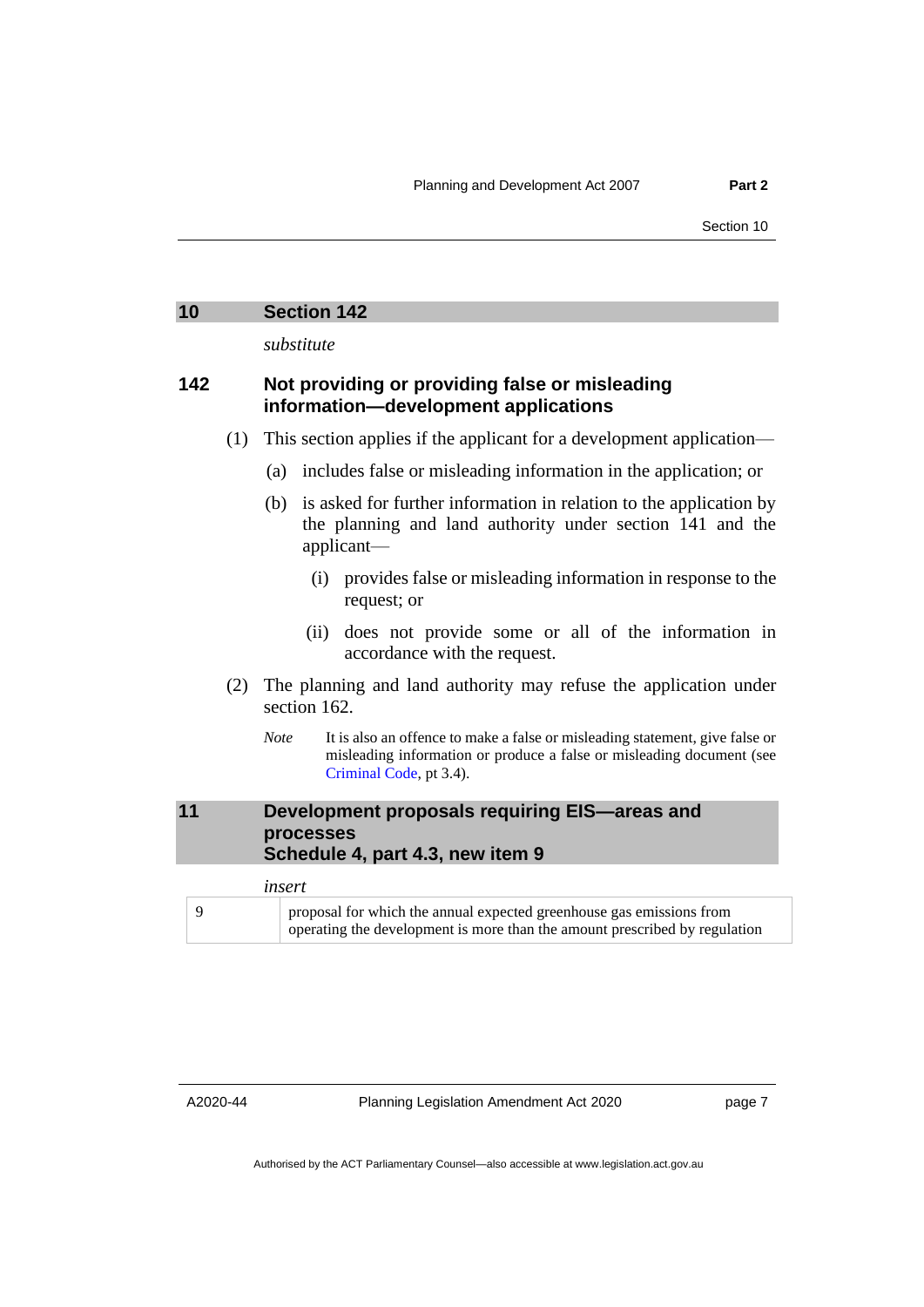#### **Part 2** Planning and Development Act 2007

Section 12

<span id="page-9-0"></span>

| ٠ |
|---|
|   |
|   |

### **12 Dictionary, new definition of** *greenhouse gas emissions*

*insert*

*greenhouse gas emissions*—see the *[Climate Change and](http://www.legislation.act.gov.au/a/2010-41)  [Greenhouse Gas Reduction Act 2010](http://www.legislation.act.gov.au/a/2010-41)*, dictionary.

page 8 Planning Legislation Amendment Act 2020

A2020-44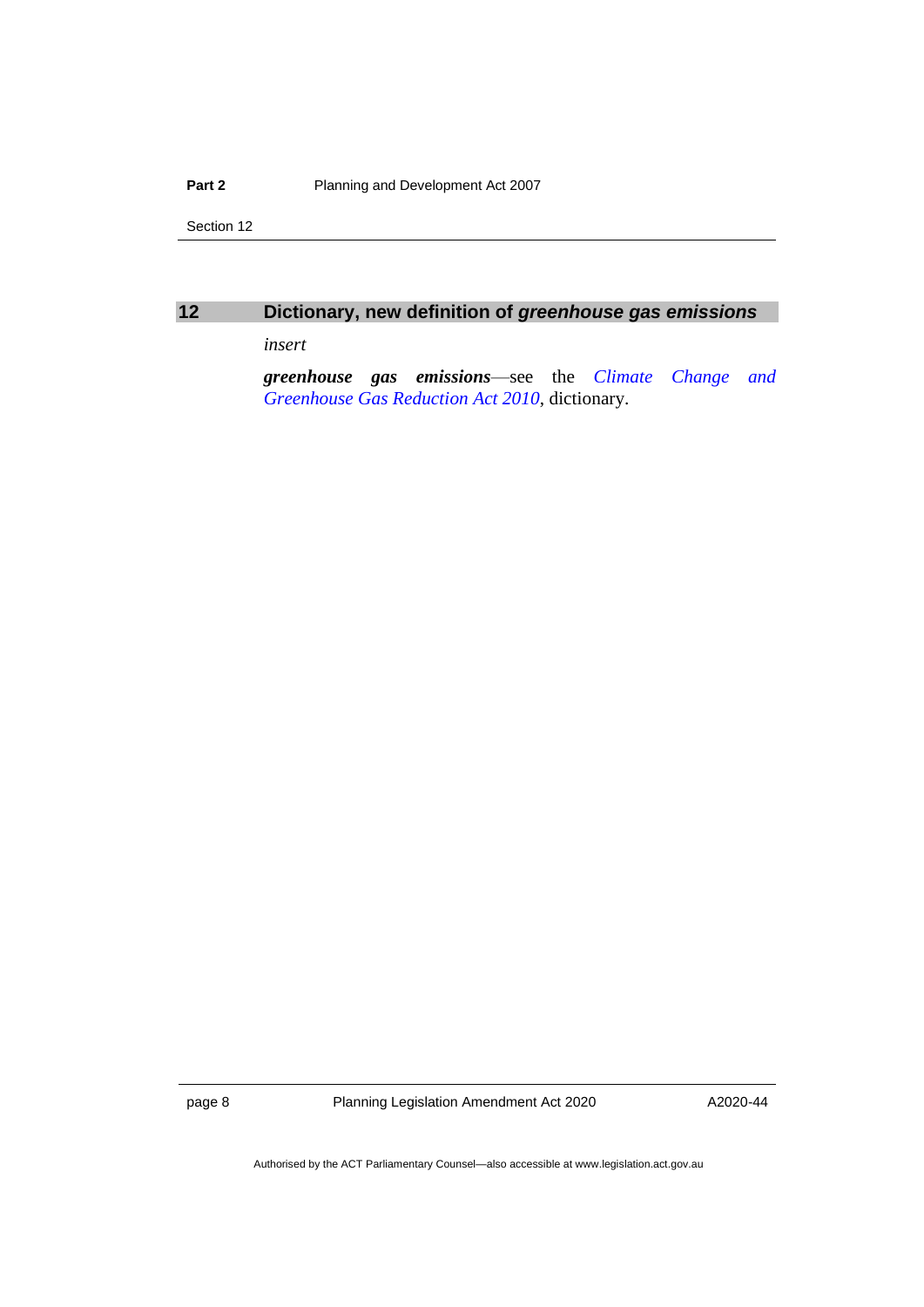## <span id="page-10-0"></span>**Part 3 Planning and Development Regulation 2008**

#### <span id="page-10-1"></span>**13 Prescribed development proposal for community consultation—Act, s 138AE Section 20A (2) (b)**

*after*

schedule 1B

*insert*

other than a development proposal that is less than 100m from a dwelling

#### <span id="page-10-2"></span>**14 Section 20B**

*substitute*

#### **20B Consultation with design review panel—Act, s 138AL**

The following development proposals are prescribed:

- (a) a proposal for a building with 5 or more storeys;
- (b) a proposal—
	- (i) to increase the floorspace of a shop by more than  $2000m^2$ ; and
	- (ii) that is fully or partly located within 1 or more of the following:
		- (A) a residential zone;
		- (B) a commercial zone;
		- (C) a community facility zone;

A2020-44

Planning Legislation Amendment Act 2020

page 9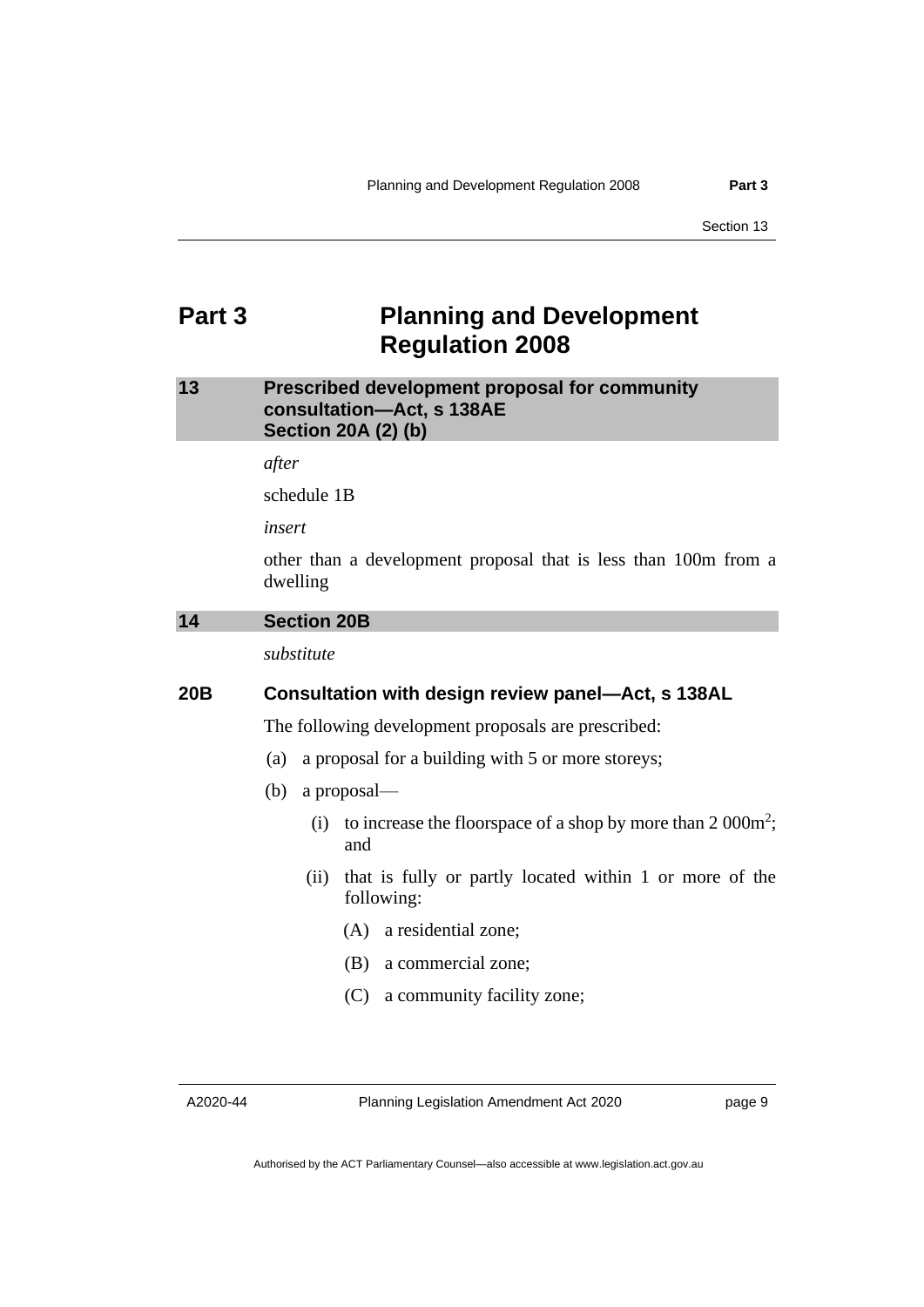- (D) a parks and recreation zone.
- *Note Zone* means a zone identified in the [territory plan](http://www.legislation.act.gov.au/ni/2008-27/) (see [Act,](https://www.legislation.act.gov.au/a/2007-24/) dict).

#### <span id="page-11-0"></span>**15 Public notification period—Act, s 157, def** *public notification period***, par (a) New section 28 (2)**

*insert*

(2) In this section:

*working day* means a day that is not—

- (a) a Saturday or Sunday; or
- (b) a public holiday in the ACT; or
- (c) in the period beginning on 20 December in a year and ending on 10 January the following year.

page 10 Planning Legislation Amendment Act 2020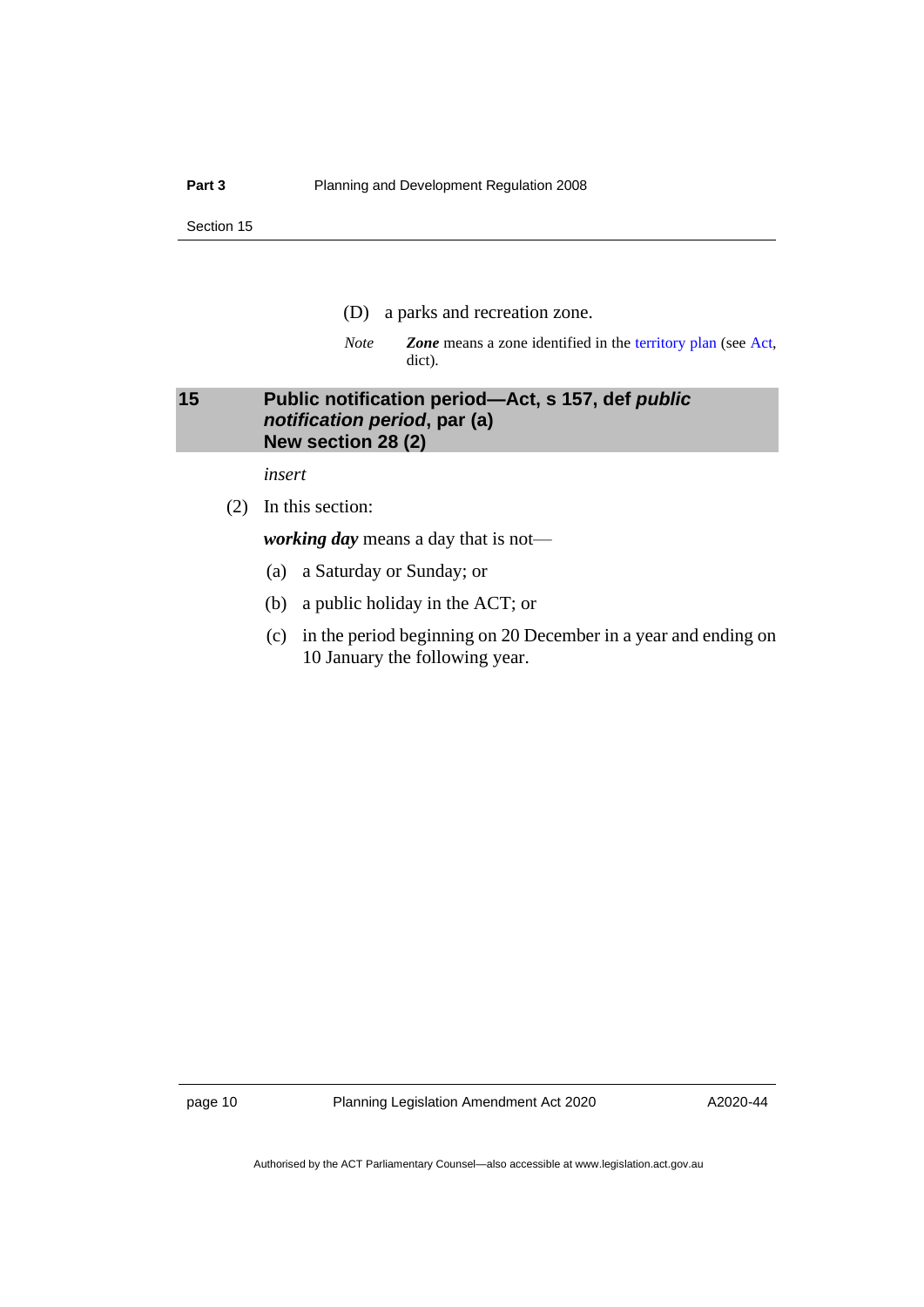## <span id="page-12-0"></span>**Part 4 Residential Tenancies Act 1997**

### <span id="page-12-1"></span>**16 Section 11A (7), definition of** *existing energy efficiency rating*

*omit*

A2020-44

Planning Legislation Amendment Act 2020

page 11